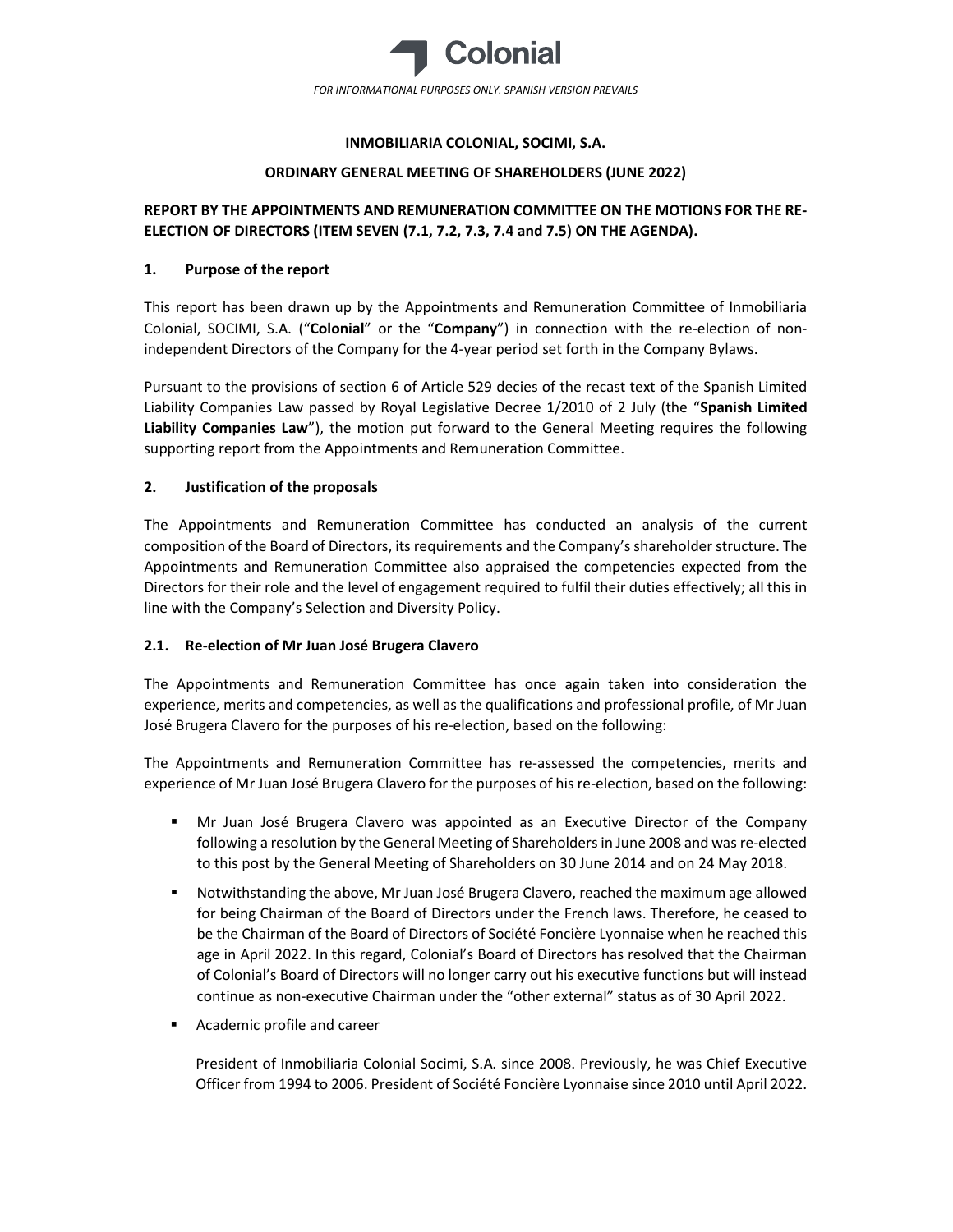

FOR INFORMATIONAL PURPOSES ONLY. SPANISH VERSION PREVAILS

Previously, he was Managing Director of Mutua Madrileña, Managing Director of SindiBank and Deputy Managing Director of Banco de Sabadell.

Other occupations: He has been President of the Board of Trustees of the Ramón Llull University (URL). President of the ESADE Foundation, Panrico, Holditex and Círculo de Economía de Barcelona, as well as Director of Periódico de Catalunya.

He is an Industrial Technical Engineer and MBA from ESADE, PDG by IESE and Doctor Honoris Causa by the University of Rhode Island.

In view of the above, the Appointments and Remuneration Committee considers that Mr Juan José Brugera Clavero has the necessary knowledge, skills and competencies and the experience and merits expected, but also meets the requirements of good standing, suitability, reliability, availability and engagement for the tasks in his role, and therefore provides the Board of Directors with a report supporting his re-election under the "other external" status for the 4-year period set forth in the Company Bylaws, at the next General Meeting of Shareholders.

#### 2.2. Re-election of Mr Pedro Viñolas Serra

The Appointments and Remuneration Committee has once again taken into consideration the experience, merits and competencies, as well as the qualifications and professional profile, of Mr Pedro Viñolas Serra, for the purposes of his re-election, based on the following:

 Mr Pedro Viñolas Serra was appointed as Executive Director of the Company by the Board of Directors in July 2008, and his position was endorsed by the General Meeting of Shareholders on 21 November 2008. Subsequently, Mr Pedro Viñolas Serra was re-elected to this post by the General Meeting of Shareholders on 30 June 2014. On the same date, a meeting of the Board of Directors agreed to confirm him in the post of CEO of the Company, and delegated to him each and every one of the powers that may be delegated in accordance with the law and the Company Bylaws. Lastly, the General Meeting of Shareholders held on 24 May 2018, agreed to re-elect him as Executive Director of the Company.

Since he was appointed as a member of the Board of Directors, Mr Pedro Viñolas Serra has proved his expertise in helping to run the Company and the knowledge, skills and experience required to carry out his role. In this regard, the Board of Directors, relying on the report by the Appointments and Remuneration Committee, has assessed the CEO's work every year and concluded that Mr Pedro Viñolas Serra has effectively and diligently performed the duties assigned to him in the Company Bylaws, the Board Regulations and the duties delegated by the Board of Directors.

Academic profile and career

He graduated in Business Management and holds an MBA from ESADE and Universidad Politécnica de Cataluña, and also holds a Diploma in Business Management from Universidad de Barcelona, where he also studied Law.

He was hired in 1990 as Director of the Research Department at the Barcelona Stock Exchange, of which he later became Deputy Managing Director, where he remained until 1997. On that date, took up duties as Managing Director of FILO, S.A., a listed real estate company where he remained until 2001. Subsequently, until July 2008, he was Partner and CEO at the Riva y García Financial Group.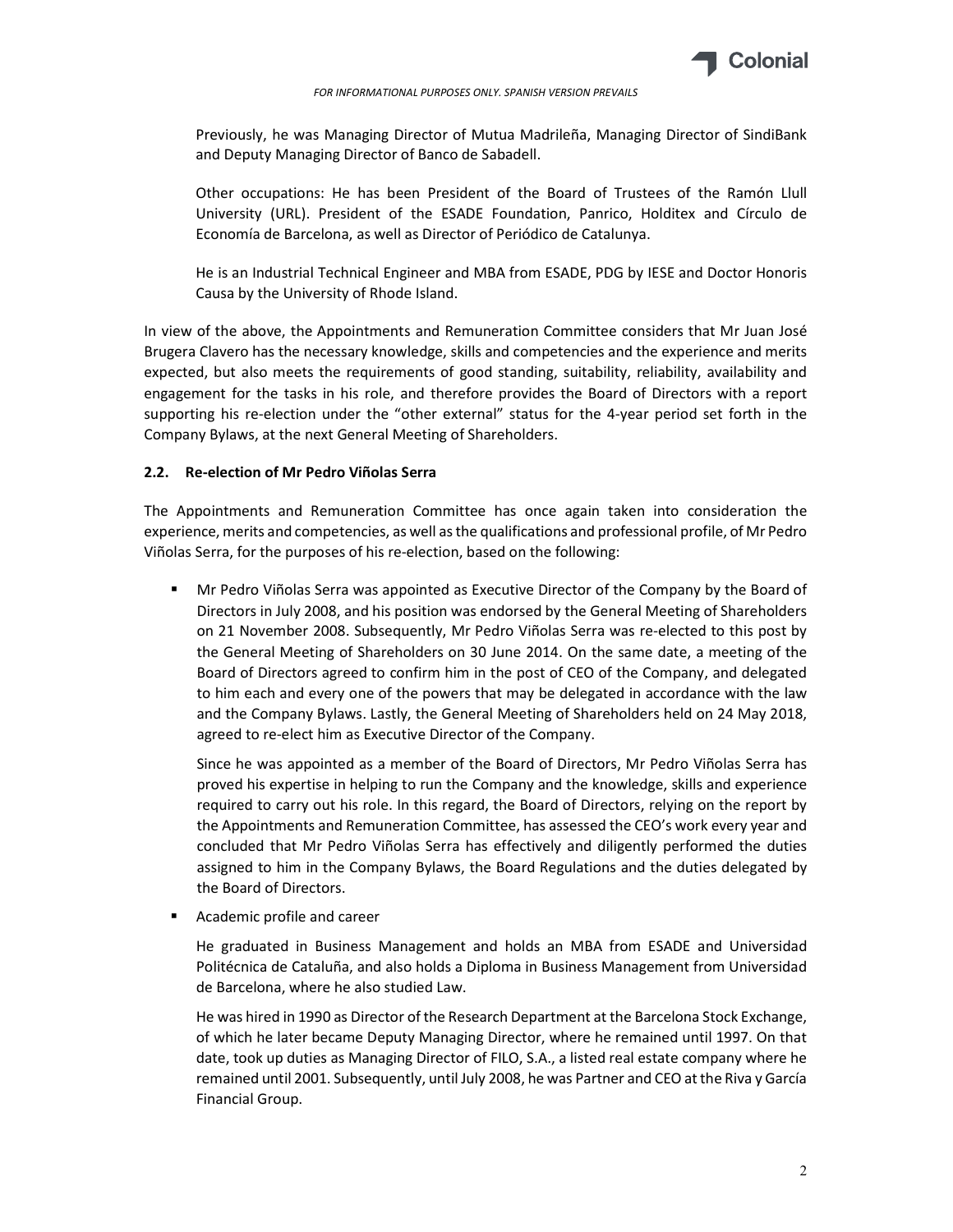

FOR INFORMATIONAL PURPOSES ONLY. SPANISH VERSION PREVAILS

He has been Chairman of the Urban Land Institute in Spain and a member of the Board of Directors of the Riva y García Financial Group. He was also Chairman of the Spanish Institute of Financial Analysts in Catalonia from 1994 to 2000 He is currently a member of the Board of Directors of Societé Foncière Lyonnaise and also sits on the Executive Committee. He is a member of the Board of Trustees of ESADE and of the Board of Directors of Bluespace, S.A. He is a member of the Board at the European Real Estate Association (EPRA).

In view of the above, the Appointments and Remuneration Committee considers that Mr Pedro Viñolas Serra has the necessary knowledge, skills and competencies and the experience and merits expected, but also meets the requirements of good standing, suitability, reliability, availability and engagement for the tasks in his role, and therefore provides the Board of Directors with a report supporting his reelection as an Executive Director, for the 4-year period set forth in the Company Bylaws, at the next General Meeting of Shareholders.

#### 2.3. Re-election of Mr Juan Carlos García Cañizares

As a result of this re-election, Águila LTD, one of the Company's major shareholders, will continue to have a representative on the Board of Directors, which, in the Appointments and Remuneration Committee's opinion, entails adequate representation in accordance with the Company's shareholding structure.

The Appointments and Remuneration Committee has once again taken into consideration the experience, merits and competence, as well as the training and professional profile, of Mr Juan Carlos García Cañizares, for the purposes of his re-election, based on the following:

 Mr Juan Carlos García Cañizares was appointed as a Proprietary Director of the Company by the General Meeting of Shareholders on 30 June 2014, and was re-elected to this post by the General Meeting of Shareholders on 24 May 2018.

Since he was appointed as a member of the Board of Directors, Mr Juan Carlos García Cañizares has proved that he has the necessary knowledge, skills and competencies to carry out his role. He has also carried out his functions faithfully as a loyal representative, acting in good faith and in the best interests of the Company, on the principle of personal responsibility with freedom of criteria and independence with respect to instructions and third-party links. Therefore, the Appointments and Remuneration Committee considers that Mr Juan Carlos García Cañizares is considered to have devoted the necessary time to perform his role efficiently, and that he has sufficient time available to carry out his role as expected.

- Mr Juan Carlos García Cañizares has held a number of posts of responsibility throughout his professional career, evidencing his capacity and merits for the purposes of proper prudent management within the Company.
- Academic profile and career

Industrial Engineer. He has also attended management programmes at IMD Switzerland, and holds an MBA granted jointly by the New York University Stern School of Business, London School of Economics and HEC Paris.

He is an investor and former investment banker who led mergers, acquisitions and takeover funding for a total over 35 billion dollars for over 25 years. He was Vice President of Planning for Bavaria, one of Latin America's leading breweries, where he was responsible for the 4 billion dollars international brewery acquisition programme, and for the subsequent 8 billion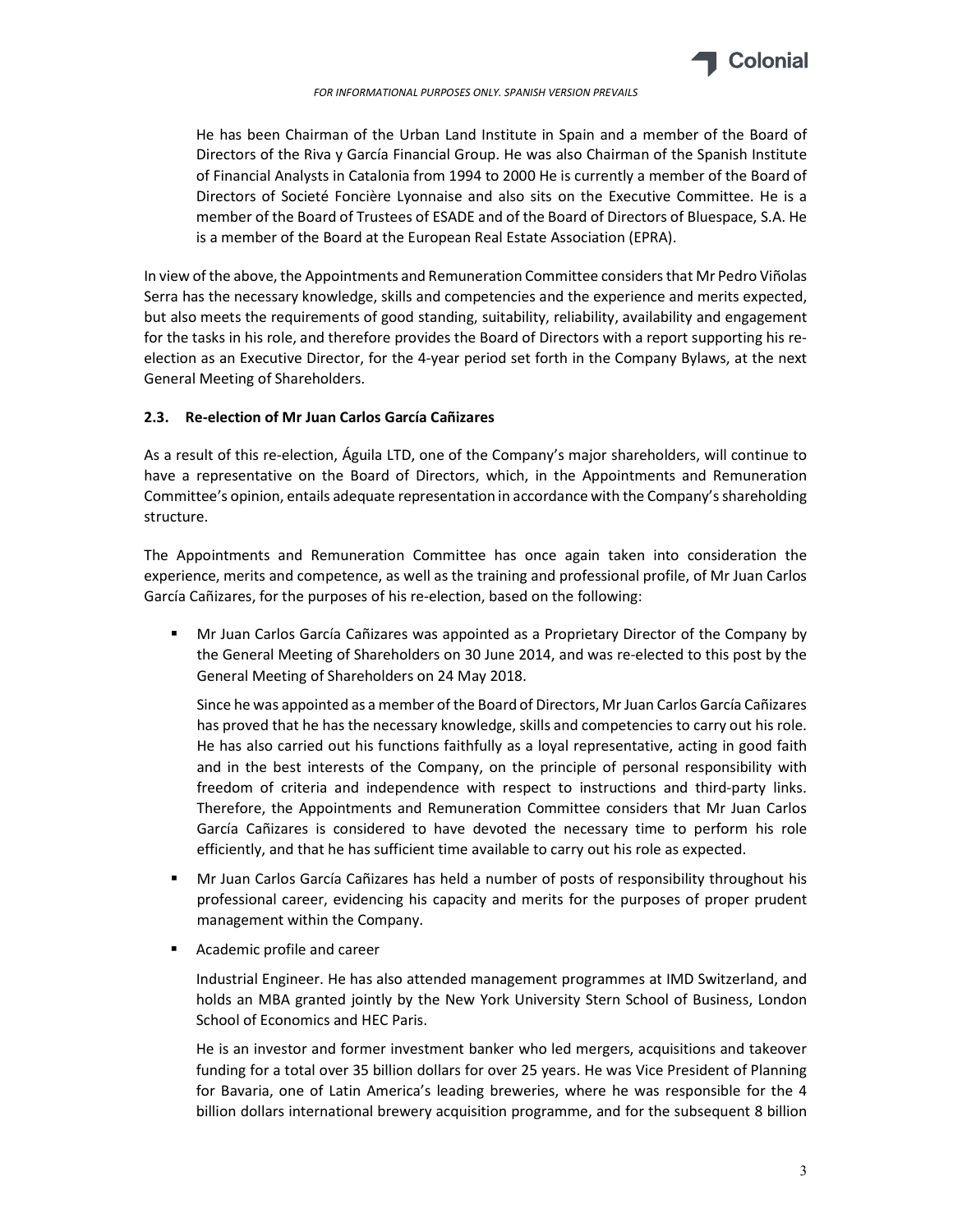

FOR INFORMATIONAL PURPOSES ONLY. SPANISH VERSION PREVAILS

dollars merger with SABMiller plc, creating the world's second largest brewery. Later on, he led negotiations on behalf of the Santo Domingo Group for the conversion of its holding in SABMiller into a share in Anheuser Busch Inbev as part of the merger of these two companies, which was finalised in 2016. Before joining the Santo Domingo Group, he was co-founder and Main Partner of Estrategias Corporativas, an investment bank firm in Latin America.

He is currently the Managing Director of Quadrant Capital Advisors, Inc. in New York (a Santo Domingo Group investment company based in New York). He is responsible for Quadrant Capital's Strategic Investments Group, including investments in AB Inbev and a portfolio of public and private minority investments in the consumer industry sector in the United States and Europe. He sits on several boards of directors, including Bevco Lux S.A.R.L. in Luxembourg, Bavaria, S.A. and Valorem, S.A. in Colombia and on the Advisory Board of the International Center for Finance of the Yale School of Management in the United States.

In view of the above, the Appointments and Remuneration Committee considers that Mr Juan Carlos García Cañizares has the necessary knowledge, skills and competencies and the experience and merits expected, but also meets the requirements of good standing, suitability, reliability, availability and engagement for the tasks in his role, and therefore provides the Board of Directors with a report supporting his re-election as a Proprietary Director, for the 4-year period set forth in the Company Bylaws, at the next General Meeting of Shareholders.

#### 2.4. Re-election of Mr Javier López Casado

As a result of this re-election, together with the re-election on 30 June 2020 of Mr Carlos Fernández González, the Finaccess Group, one of the Company's major shareholders, will continue to have two representatives on the Board of Directors, which, in the Appointments and Remuneration Committee's opinion, is suitable representation in accordance with the Company's shareholding structure.

The Appointments and Remuneration Committee has once again taken into consideration the experience, merits and competencies, as well as the qualifications and professional profile, of Mr Javier López Casado, for the purposes of his re-election, based on the following:

 Mr Javier López Casado was appointed as Proprietary Director of the Company as agreed at the General Meeting of Shareholders on 24 May 2018.

Since he was appointed as a member of the Board of Directors, Mr Javier López Casado has proved that he has the necessary knowledge, skills and competencies to carry out his role. He has also carried out his functions faithfully as a loyal representative, acting in good faith and in the best interests of the Company, on the principle of personal responsibility with freedom of criteria and independence with respect to instructions and third-party links. Therefore, the Appointments and Remuneration Committee considers that Mr Javier López Casado is considered to have devoted the necessary time to perform his role efficiently, and that he has sufficient time available to carry out his functions as expected.

 Mr Javier López Casado has held a number of posts of responsibility throughout his professional career, proving his competencies and merits to help run the Company adequately and prudently.